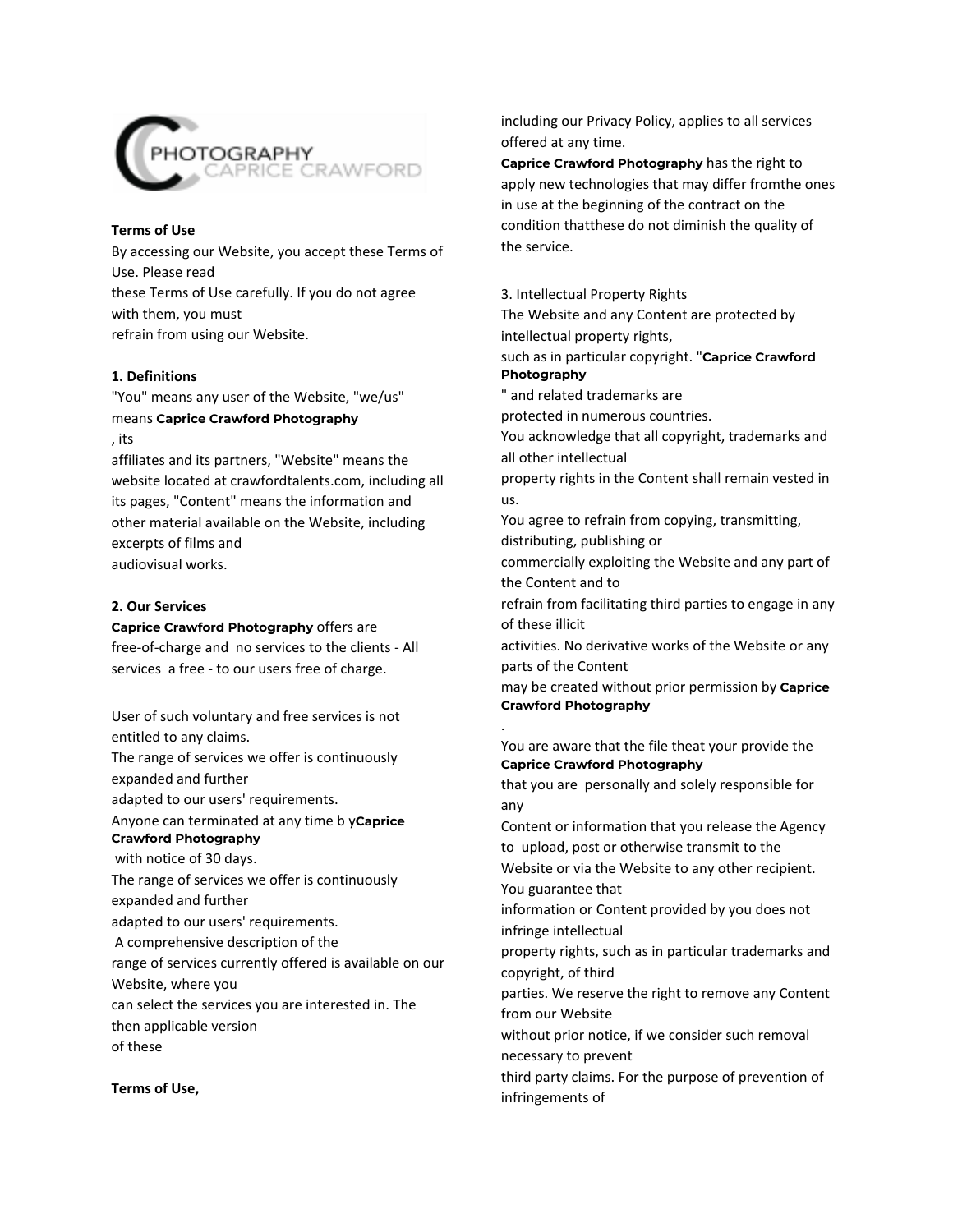intellectual property rights, we may monitor or edit the Website or restrict

access to it in whole or in part.

### By providing the material to C**Caprice Crawford Photography**

for uploading Content, you grant to **Caprice Crawford Photography**

an unlimited, royalty-free,

sub-licensable, worldwide license to store and make publicly accessible

such Content. At the same time, you guarantee that you are entitled to

grant such license.

You agree to defend, indemnify and hold harmless **Caprice Crawford Photography**

from any

claims and expenses, including reasonable legal fees, related to any intellectual property claims by third parties in connection with your use of the Site.

# **4. Warranty and Liability**

We provide our Website and the Content on an "as is"-basis, employing due care and professional competence. Any warranties with regard to the Website or the Content are excluded. We cannot, in particular, make any warranties with regard to the completeness, the quality or the accuracy of the Website or the Content. **Caprice Crawford Photography** is not obligated to screen its services for inappropriate content or inappropriate user conduct. The Website is part of the open Internet. We cannot warrant the permanent accessibility of the Website or availability of our services, and assume no responsibility for damage arising from the loss of data or the inability to gain access to the Internet or to send, receive, upload or

download information. Additionally, we will not assume responsibility for

any damage caused by malicious software

originating from third parties.

Our liability is excluded for direct or indirect loss, incidental and

consequential damage, or loss of profits, earning, production or data,

except in cases where the applicable law does not allow such exclusion.

We strive to provide accurate up-to-date

information on our Website. Nonetheless, we cannot accept liability for reliance

placed on any part of

the Website or Content. It is your responsibility to verify the competence

and qualification of any person you might enter into contact with in

connection with your use of our services. We are not party to and not

responsible for any agreements entered into between you and third

parties via the Website, such as bookings, purchases of goods or services.

**Caprice Crawford Photography** is not liable for any material which the User has made available

# to **Caprice Crawford Photography**

for processing an order nor is **Caprice Crawford Photography**

liable for any

expenses connected with the replacement of data loss.

After acceptance of an executed order by the User and upon publication,

any material which **Caprice Crawford Photography** has received for fullfillment of such an

order becomes property of **Caprice Crawford Photography**

and can be destroyed by **Caprice Crawford Photography**

. If the User has explicitly requested it, then the material can be

returned to the User at the User's sole responsibility and expense.The quality of the videos which **Caprice Crawford Photography**

publishes for casting purposes

on the Internet corresponds to the current state of the art. Any reduced

image or sound quality – especially due to data compressing and reduced

frame rate – is not considered a fault or deficiency.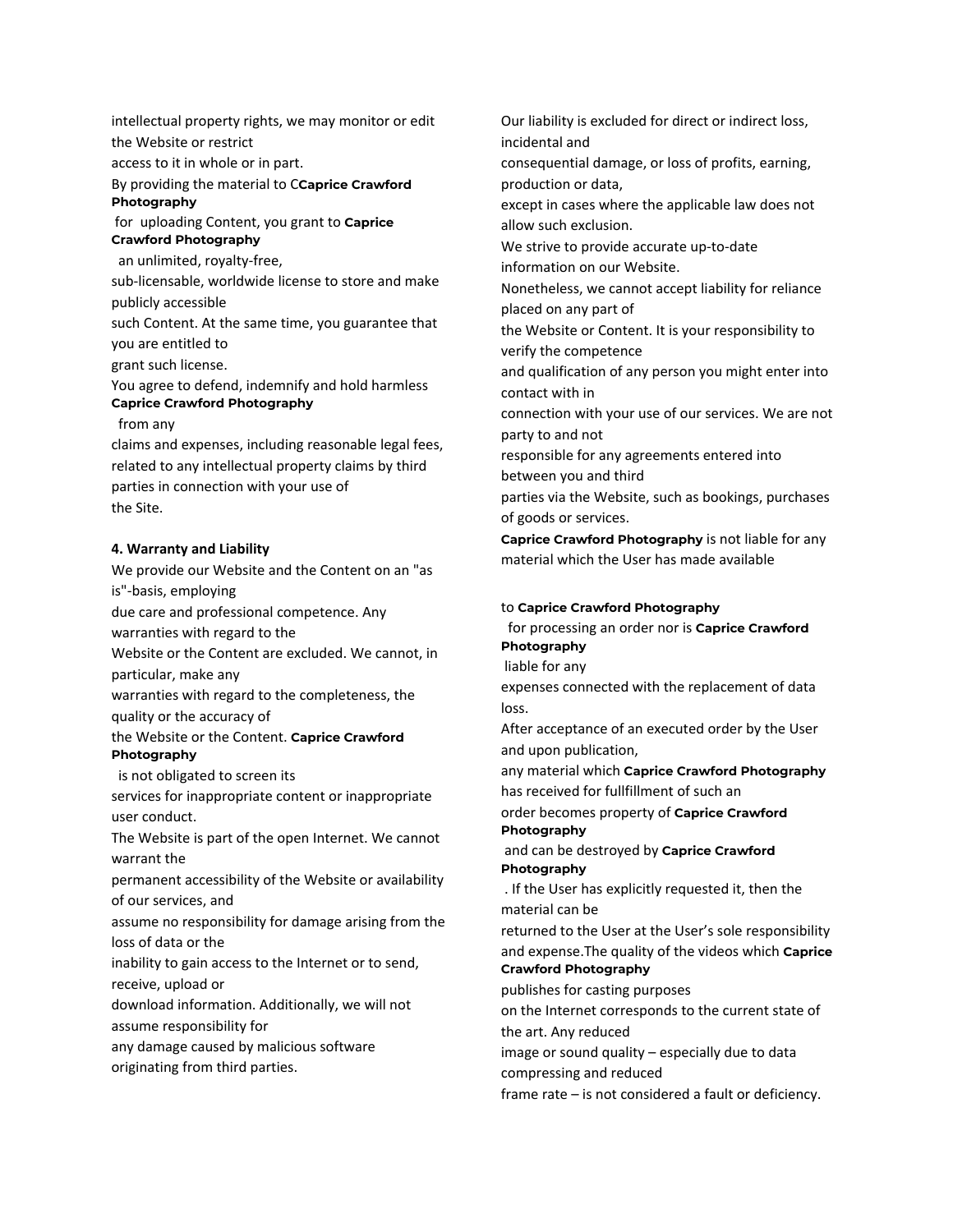**Caprice Crawford Photography** is not liable for compatibility of its services with all Internetconnections or all computers. Furthermore, **Caprice Crawford Photography**

#### is not liable for any

loss and/or damage to data while in transfer to or from **Caprice Crawford Photography. Caprice Crawford Photography** declines all responsiblity for the improper use of a User'smaterial by other Users.We will not be liable or deemed to be in default for any delay or failure in

performance or interruption of the delivery of the Content and/or the services resulting directly or indirectly from any cause or circumstance beyond our reasonable control, including but not limited to failure of electronic or mechanical equipment or communication lines, telephone or other interconnection problems, computer viruses, unauthorized access, theft or operator errors. We are under no obligation to store or backup your Content.

# **5. Use of the Site**

#### The use of **Caprice Crawford Photography**

is only for professionals from the film, theatre and television world. Accordingly, only actors and other industry professionals, who have given proof of adequate training and/or the necessary professional work experiences can register on the data base. C**Caprice Crawford Photography** has the right to refuse to accept an order or to supply data without having to give any reason. The **Caprice Crawford Photography** software is only intended for use in connection with the

**Caprice Crawford Photography**services. Any other use of the software is not permitted.

By using the Website and/or any of our services, you confirm that you are of legal age in your jurisdiction. Minors can only benefit from our services if they are represented by their parents or their legal guardians, who enter into an agreement with **Caprice Crawford Photography** in their own name and for the benefit of the minor. Parents or legal guardians remain responsible for all actions carried out under the subscription entered into for the benefit of a minor. **Caprice Crawford Photography** cannot assume any

Most parts of the Website are only accessible for registered users. The **Caprice Crawford Photography**

#### user

liability in this respect.

choose their login information (ID and password) upon registration and are under a duty to keep this login information secret, to protect it from third party access and not to pass it on to third parties. You are only entitled to use an **Caprice Crawford Photography** account if you are its registered user. solely responsible for any misuse of your login information. In case of loss or theft of your login information, you must notify **Caprice Crawford Photography I**immediately.

When using the Website, you agree to comply with all the following rules at all time:

1. Any unauthorized commercial use of the Website, its services and its Content is expressly prohibited.

2. Users must respect all applicable local, national and international laws and regulations.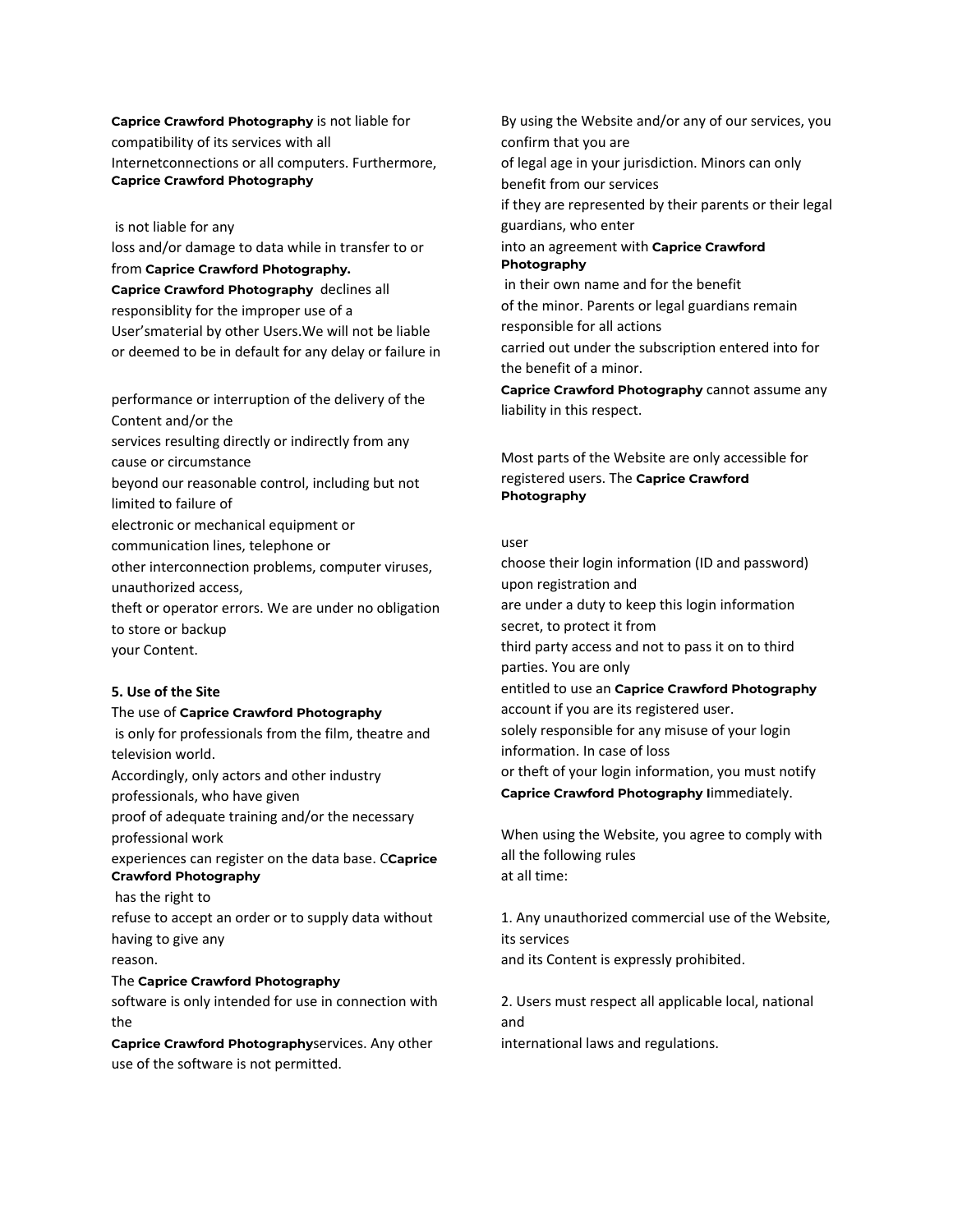3. The services must not be used to collect information about others, including e-mail addresses, without their consent or forany activities in connection with spamming or unsolicited emails.

4. It is prohibited to create a false identity or to otherwise attempt

to mislead **Caprice Crawford Photography** and/or others as to the identity of a user.

5. It is prohibited and potentially illegal to use the services for the dissemination of harassing, libellous, abusive,

threatening,

harmful, vulgar, obscene or otherwise unlawful or objectionable

material of any kind or nature, or to infringe upon any person's privacy rights.

6. Users must not provide upload material to the Website or otherwise transmit to us or to other users any material that contains viruses, Trojan.

horses, worms, time bombs, cancel bots, or any other harmful Programs.

7. The use of the services for the interference with or the disruption of networks, as well as the unauthorized access to the services, other accounts, computer systems or networks are strictly prohibited and might lead to criminal prosecution. 8. Users must not in any way interfere with other users' use and enjoyment of the Website and its services. We reserve the right to approve or disapprove the registration of users as well as users' Content and to suspend any user account or remove any Content at any time without prior warning at its sole discretion.

You agree to defend, indemnify and hold harmless **Caprice Crawford Photography**

from any

claims and expenses, including reasonable legal fees, related to your use

of the Website and our services.

Customer data can be used for the following purposes:

• To provide services that are offered on our website or via

our app and that have been selected by you;

• to communicate with you;

• to introduce you to our current and future products and/or

services that may interest you. You may object to this use

at any time without incurring any costs other than the

transmission costs according to the basic rates.

# **6. Contract & Payment**

All of our website services are provided free of charge.

written notice (e-mail shall suffice), to remove from the Website any of your Content.

By being on our Website you accept its Terms of Use. We may change and update the Terms of Use from time to time. The latest versions of both documents can be consulted on our Website. We therefore ask that you consult the Website regularly in order to ensure that you are informed of any changes. Continued use of the Website after entry into force of any changes constitutes your acceptance of the amended Terms of Use. Our Website may contain links to third parties' websites. Please consult such third parties' terms of use and privacy policies before using their websites. While we endeavour to ensure that links on our Website lead to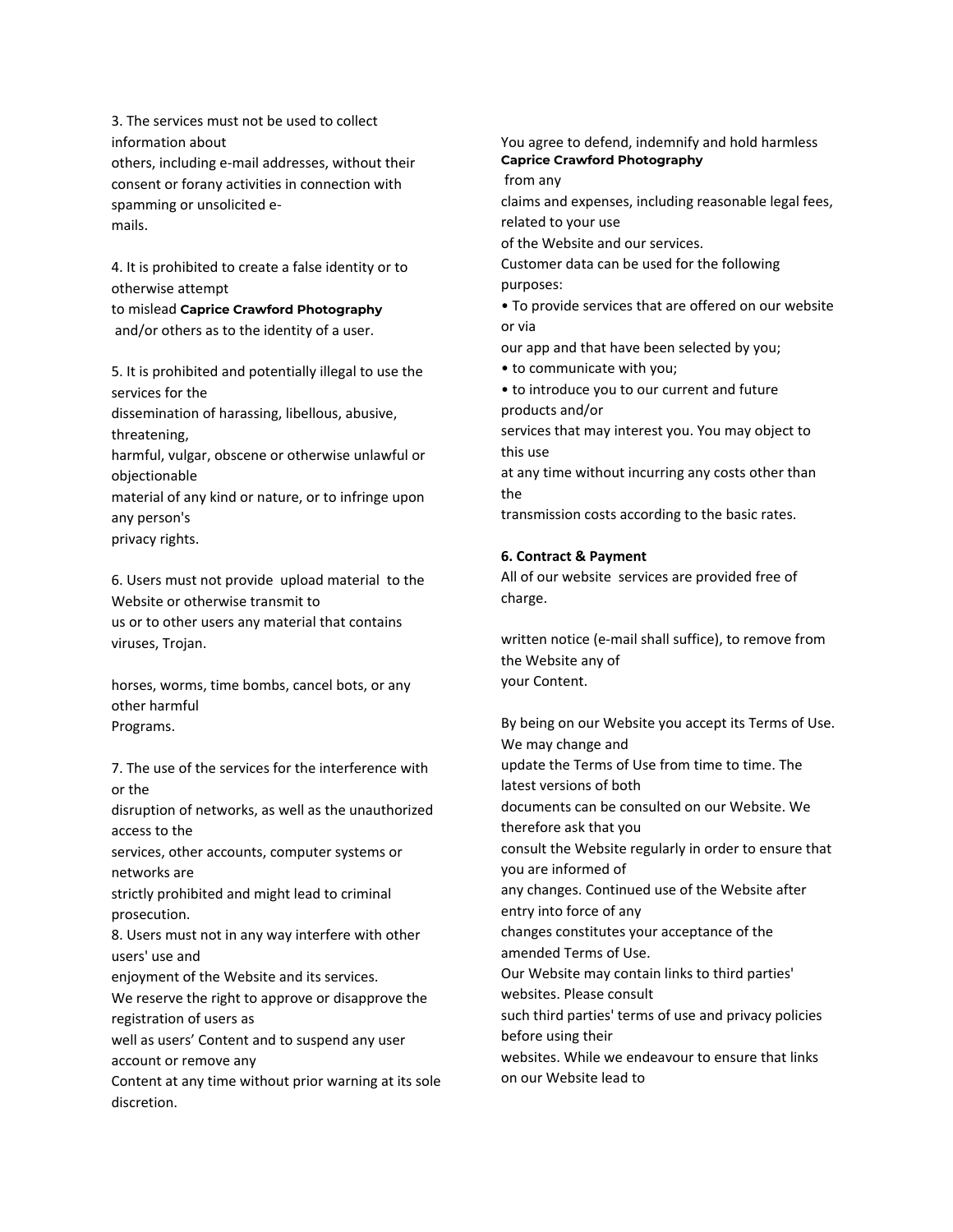interesting and reliable websites, we cannot accept any responsibility for the content of third party websites or for the use of personal data on such websites. Should any of the provisions of these Terms of Use be or become invalid, inapplicable or unenforceable, the validity of the remaining provisions shall not be affected. The invalid, inapplicable or unenforceable provision shall be replaced by a valid provision that comes as close as possible to the intended meaning and purpose of the invalid provision.

### **7. Choice of law and Venue**

These Terms of Use and all disputes arising from or in connection with use of the services and/or the contractual relationship between you and us are governed exclusively by the substantive laws of Germany. The courts of Munich, Germany shall have exclusive jurisdiction. We are, however, also entitled to bring action against a user at the user's domicile.

#### 05.2018

# Caprice Crawford/ **Caprice Crawford Photography**

Uhlandstraße. 53 10719 Berlin Kontakt: Telefon: +49 30 346 58 918 E-Mail: Info@crawfordtalents.com

**USt- IdNr. DE293795060**